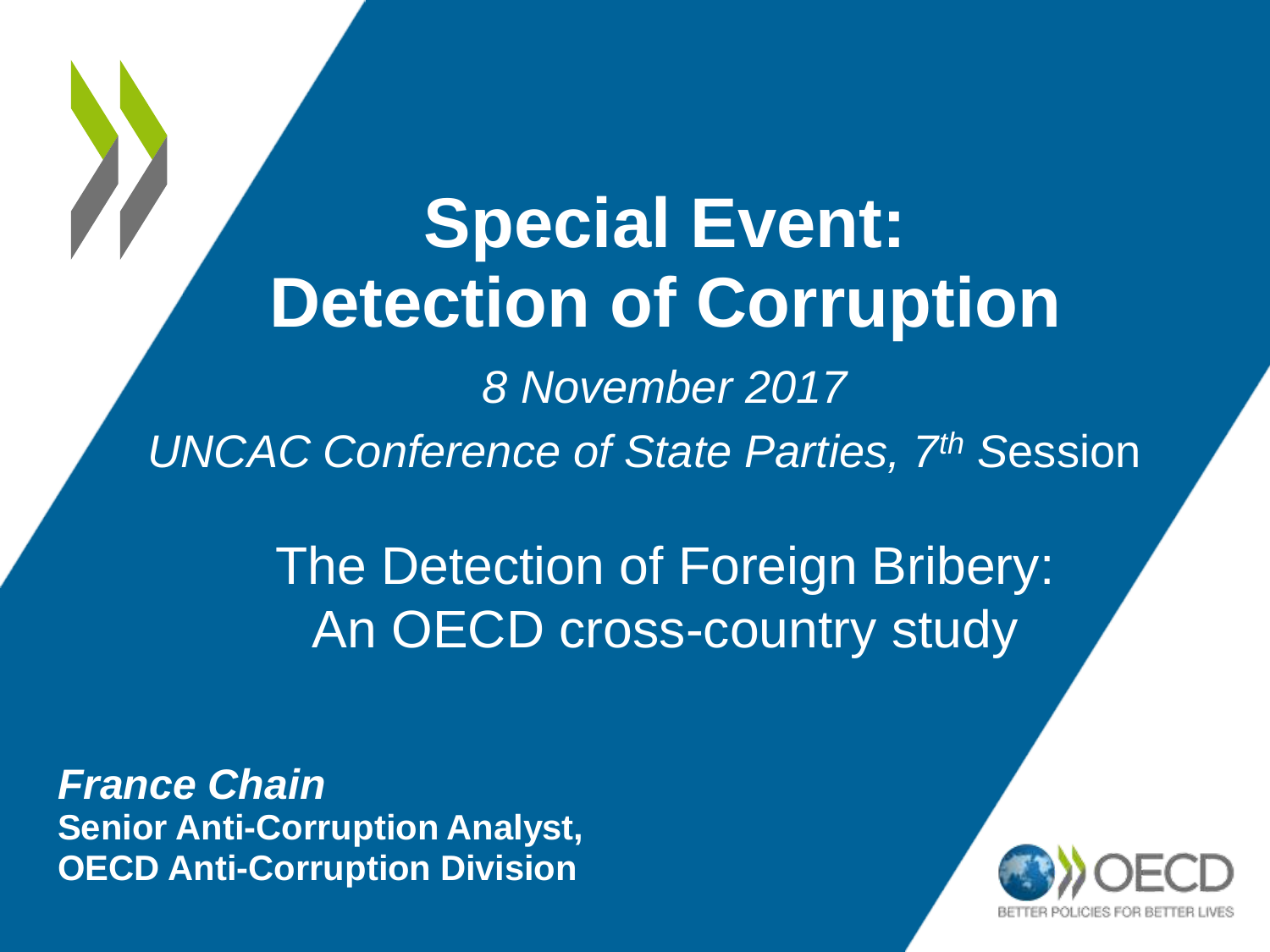## Context: The Anti-Bribery Convention and the Working Group on Bribery

- Anti-Bribery Convention and related instruments:
	- 2009 Anti-Bribery Recommendation
	- 2009 Recommendation on Tax Measures for Combating Foreign Bribery
	- 2006 Export Credit Recommendation
	- 2016 ODA Recommendation
- Working Group on Bribery: 43 State Parties
- Country monitoring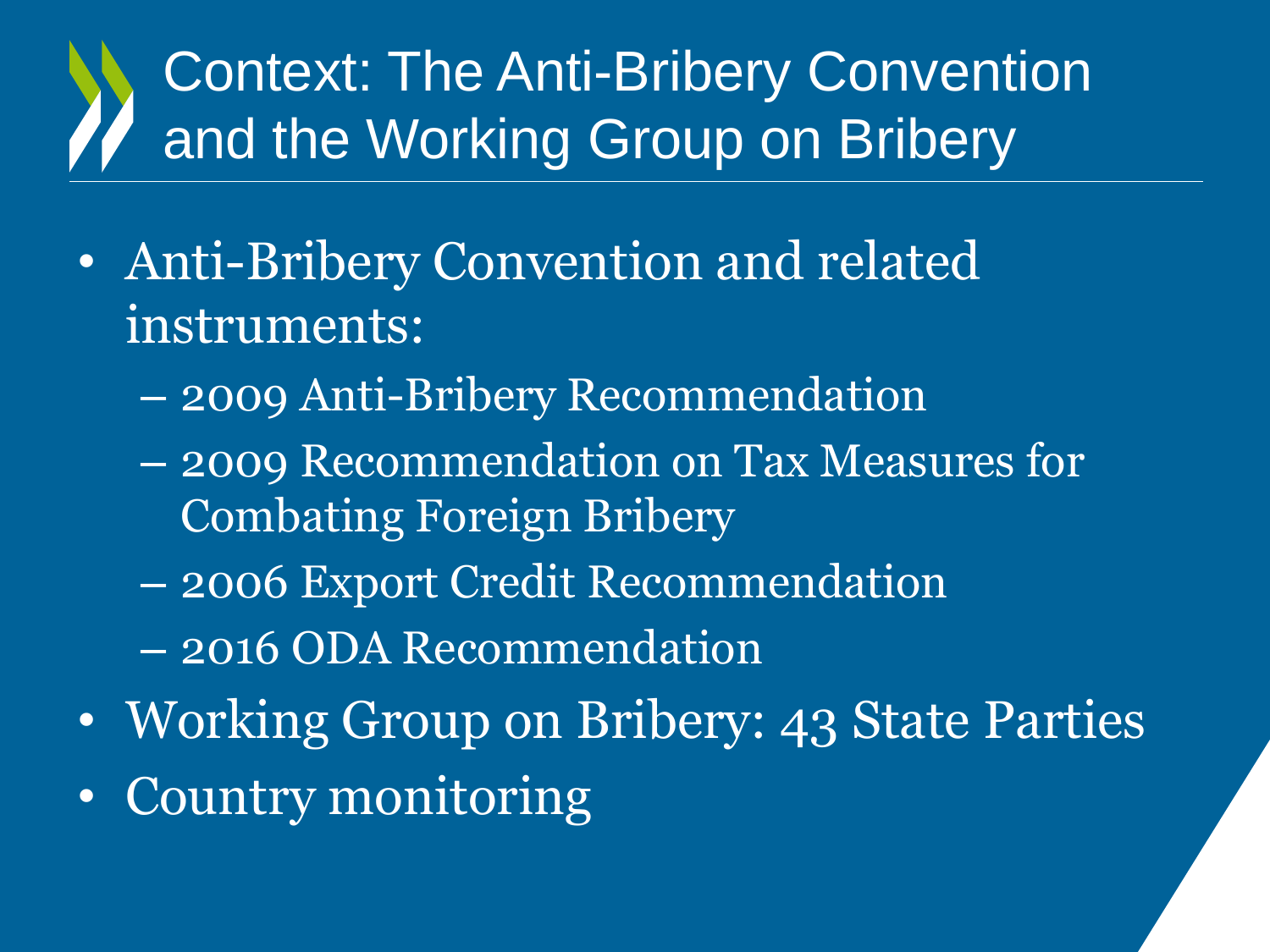

#### *The Detection of Foreign Bribery: OECD* (2017)

- 43 Parties to the OECD Anti-Bribery Convention
- Based on nearly 200 WGB monitoring reports
- Publication: 12 December 2017

#### THE DETECTION OF **FOREIGN BRIBERY**

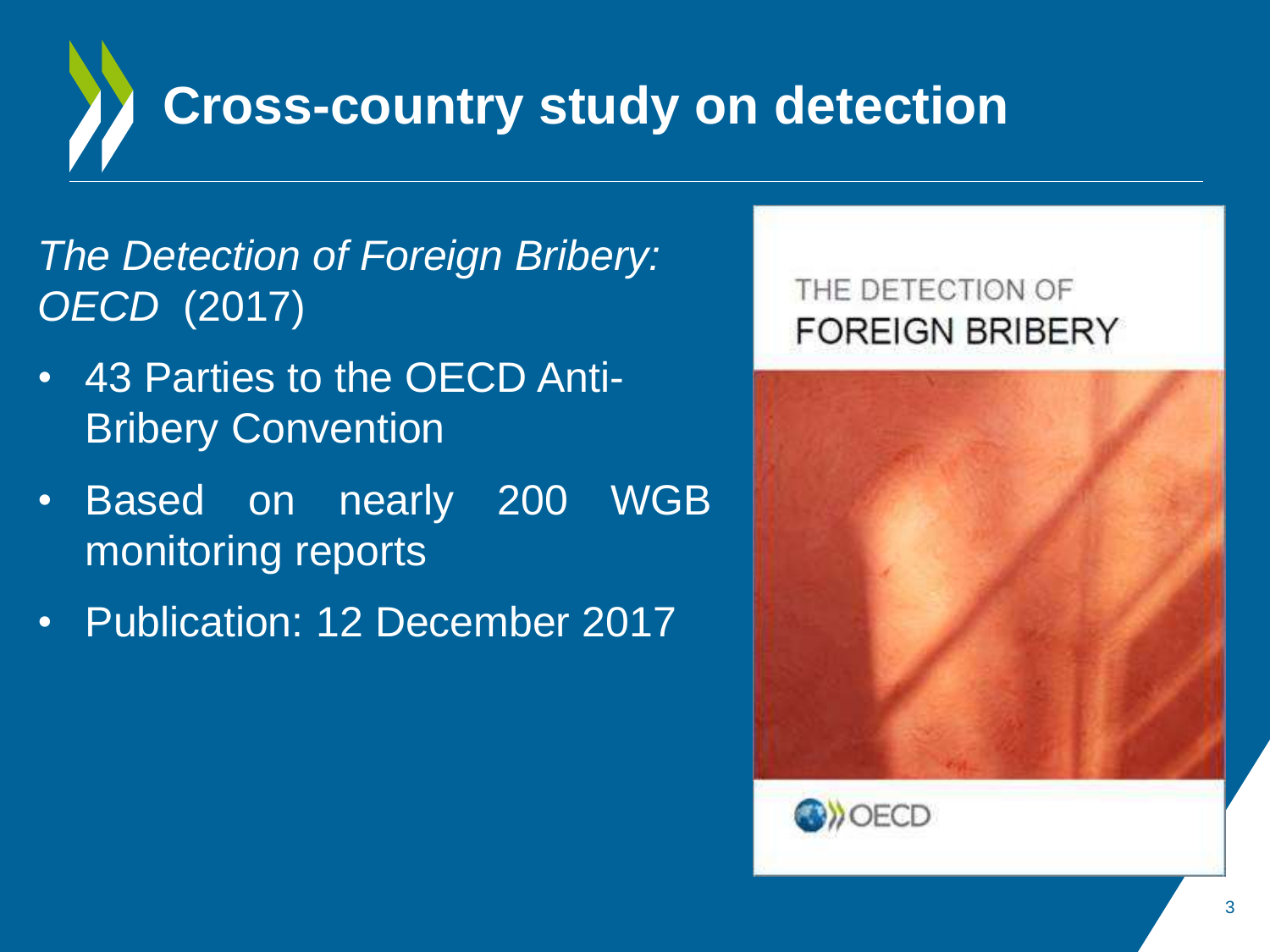### *The Detection of Foreign Bribery*, OECD (2017)



Source: OECD (2017), *The Detection of Foreign Bribery*, Figure 1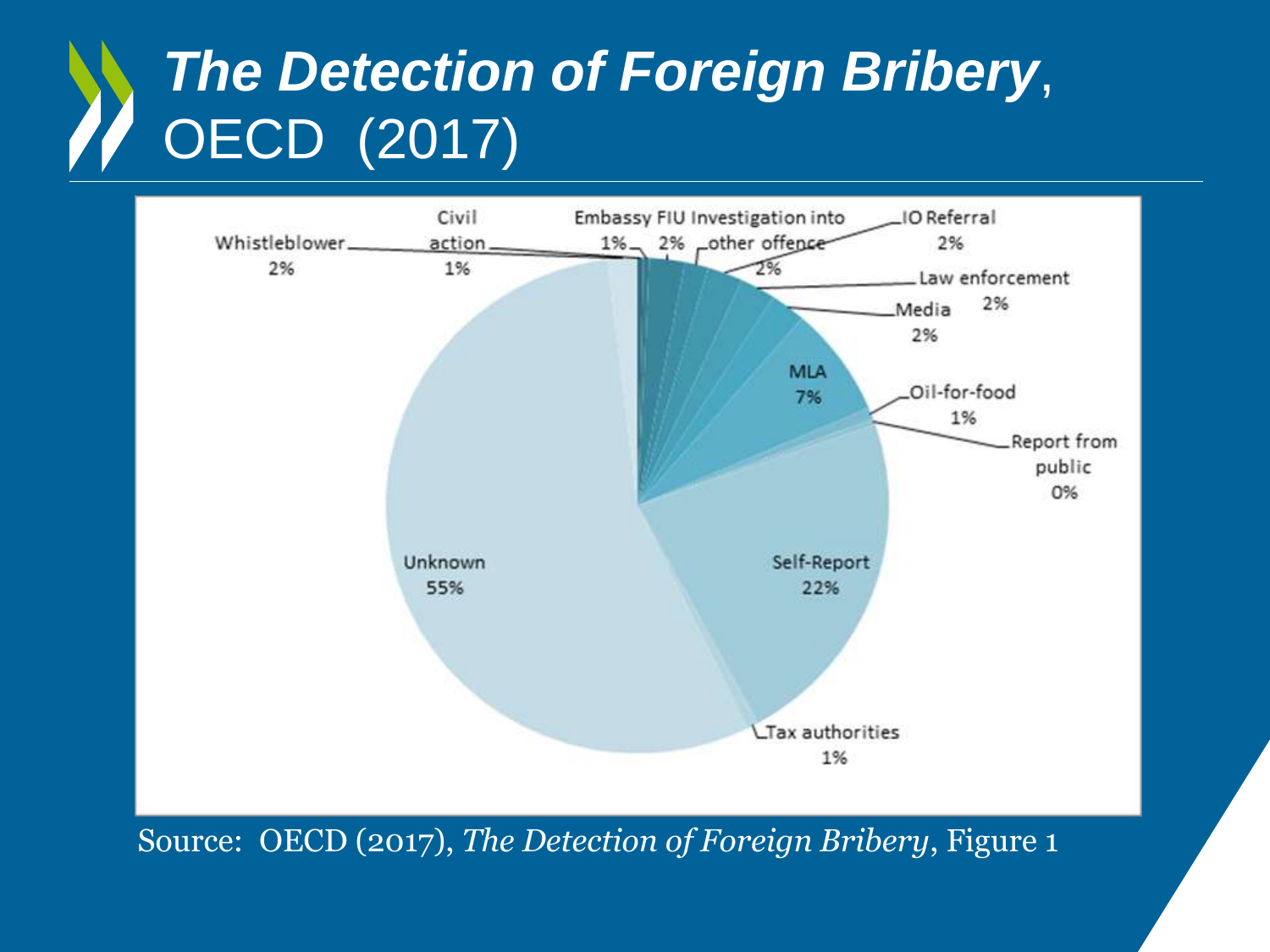#### *The Detection of Foreign Bribery*, OECD (2017)

- 1. Self-reporting
- **2. Whistleblowers and whistleblower protection**
- 3. Informants and co-operators
- **4. Media and investigative journalism**
- 5. Tax authorities
- **6. Financial Intelligence Uni**ts
- 7. Other government agencies
- **8. Criminal and other legal proceedings**
- **9. International cooperation, including with IOs**
- 10. Professional advisers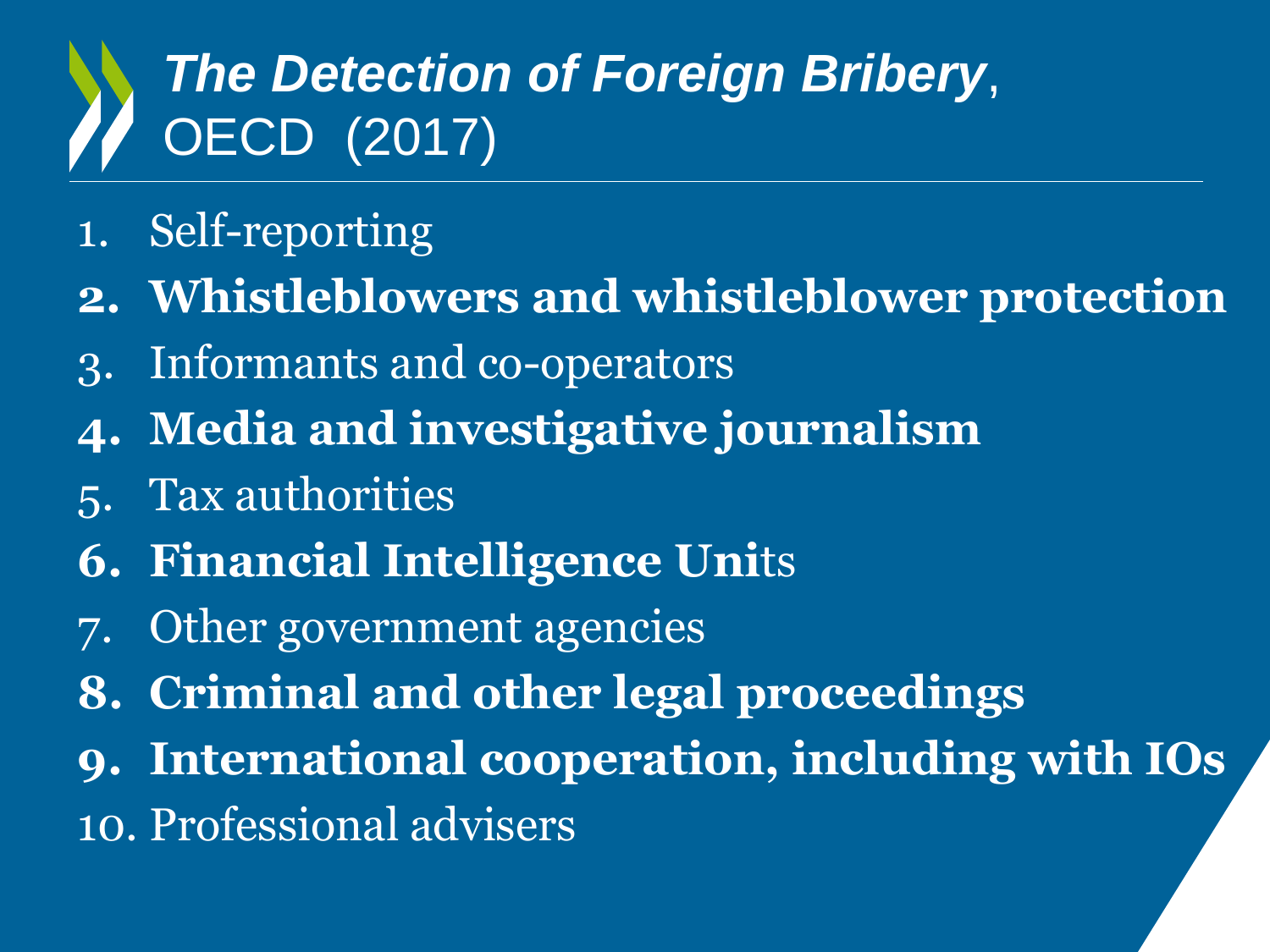## UNCAC CoSP Special event on Detection of corruption

- **Mr. David FIELDER**, Chief, Investigations and Forensic Audits, World Bank
- **Mr. Casey KELSO**, Director of Advocacy, Transparency International
- **Mr. Stiliano ORDOLLI**, Head, Money Laundering Reporting Office Switzerland (MROS), Switzerland
- **Mr. Lorenzo SALAZAR**, Deputy Prosecutor General to the Court of Appeal of Naples, Italy